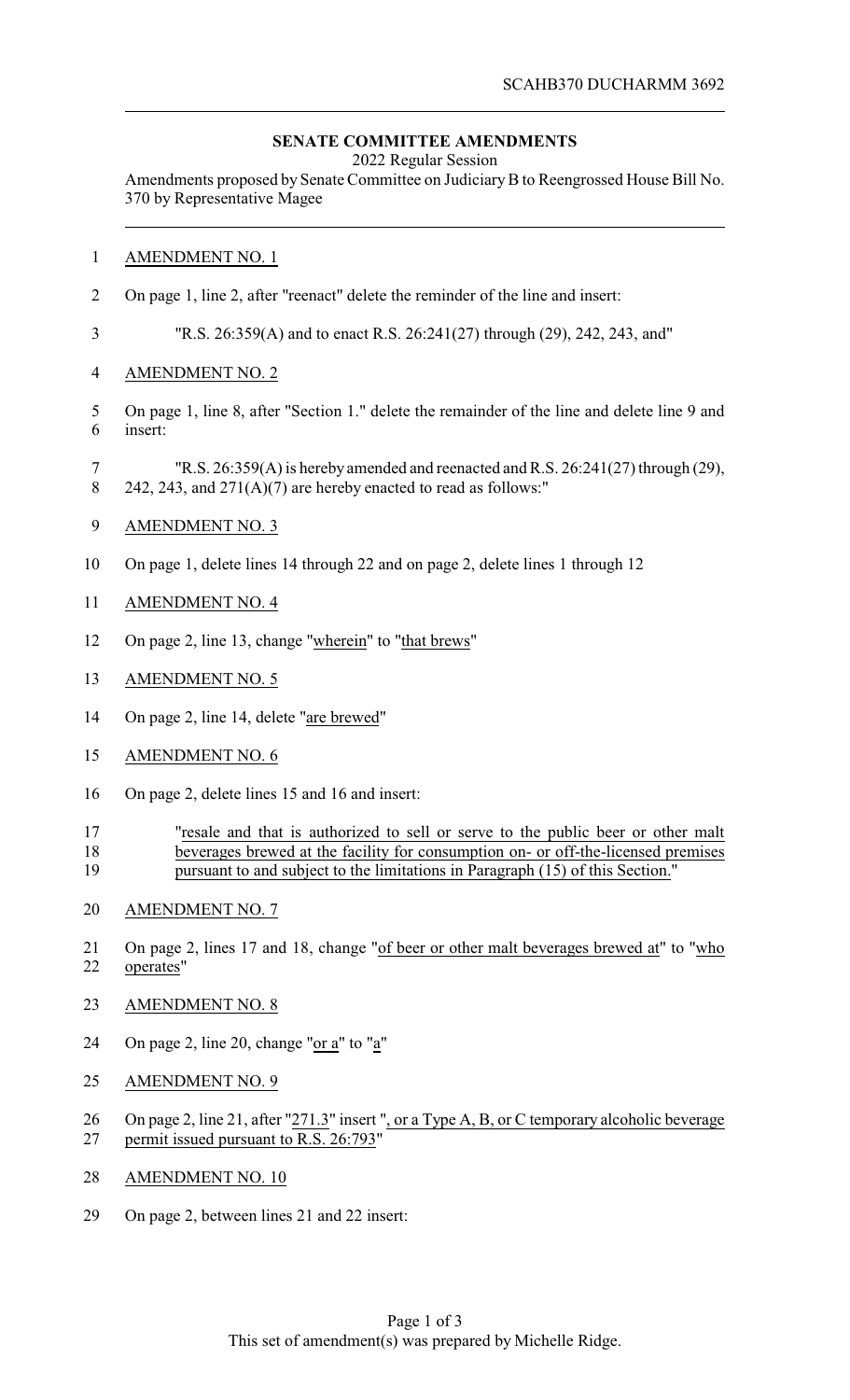- <sup>"</sup>(29) "Secondary location" means a permitted brewing facility that is owned<br>2 wholly by a brewer who operates two brewing facilities entirely located in the state wholly by a brewer who operates two brewing facilities entirely located in the state of Louisiana."
- AMENDMENT NO. 11
- On page 2, delete lines 23 through 29 and on page 3, delete lines 1 through 15 and insert:

| 6                | "A. Notwithstanding any provision of law to the contrary, a brewer who                                                                                                        |
|------------------|-------------------------------------------------------------------------------------------------------------------------------------------------------------------------------|
| $\boldsymbol{7}$ | operates a brewing facility located entirely in the state of Louisiana that produces                                                                                          |
| 8                | less than five thousand barrels of beer or other malt beverages annually at the                                                                                               |
| 9                | brewing facility and holds both an in-state manufacturer's permit and a brewer's self-                                                                                        |
| 10               | distribution permit issued pursuant to R.S. 26:271 may self-distribute to either of the                                                                                       |
| 11               | following:                                                                                                                                                                    |
| 12               | A secondary location wholly owned by the brewer holding the self-                                                                                                             |
| 13               | distribution permit.                                                                                                                                                          |
| 14               | (2) A retailer holding a Class A permit issued pursuant to R.S. 26:71.1 or                                                                                                    |
| 15               | 271.2, a Class B permit issued pursuant to R.S. 26:71 or 271, a Class C permit issued                                                                                         |
| 16               | pursuant to R.S. 26:71.2 or 271.3, or a Type A, B, or C temporary alcoholic beverage                                                                                          |
| 17               | permit issued pursuant to R.S. 26:793.                                                                                                                                        |
| 18               | B. A brewer who operates a brewing facility located entirely in the state of                                                                                                  |
| 19               | Louisiana may obtain a permit to self-distribute beer or other malt beverages brewed                                                                                          |
| 20               | at its brewing facility under the following conditions:                                                                                                                       |
| 21               | $(1)(a)$ The quantity of beer brewed at the brewing facility that is self-                                                                                                    |
| 22               | distributed to a secondary location shall be included in the quantity limitations for                                                                                         |
| 23               | selling products for on- or off-the-premises consumption in R.S. 26:241(15) for the                                                                                           |
| 24               | producing brewing facility and shall not exceed an amount greater than fifty percent                                                                                          |
| 25               | of the secondary location facility's production of beer for the previous month or fifty                                                                                       |
| 26               | percent of the volume of beer sold at retail by the secondary location for the previous                                                                                       |
| 27               | month, whichever is less.                                                                                                                                                     |
| 28               |                                                                                                                                                                               |
| 29               | (b) If a brewer self-distributes to a secondary location, the brewing facility                                                                                                |
| 30               | at which the beer is produced shall maintain no less than a ten-barrel brewing system<br>and the secondary location shall maintain no less than a five-barrel brewing system. |
| 31               | (2) If a brewer self-distributes to retailers the following shall apply:                                                                                                      |
| 32               | No more than three thousand barrels of beer brewed at the brewing<br>(a)                                                                                                      |
| 33               | facility may be self-distributed to all retailers annually.                                                                                                                   |
| 34               | (b) The product shall be offered at a standard price to all retailers.                                                                                                        |
| 35               | The brewer or brewing facility does not have an existing distribution<br>(3)                                                                                                  |
| 36               | agreement with a permitted wholesale dealer.                                                                                                                                  |
| 37               | (4) The brewer or brewing facility owns or leases warehouse space that shall                                                                                                  |
| 38               | be maintained separate from the brewing facility.                                                                                                                             |
| 39               | The brewer or brewing facility owns or leases delivery equipment<br>(5)                                                                                                       |
| 40               | dedicated for the primary use of distribution and delivery of only those products                                                                                             |
| 41               | brewed at the brewing facility.                                                                                                                                               |
| 42               | (6) The brewer shall remit all state sales and excise taxes on all beer or other                                                                                              |
| 43               | malt beverages produced at its brewing facility that is self-distributed to a secondary                                                                                       |
| 44               | location. The secondary location shall remit all parish or municipal sales and excise                                                                                         |
| 45               | taxes on any amount received through self-distribution by the brewer to the proper                                                                                            |
| 46               | tax collecting authority for all products sold to the public.                                                                                                                 |
| 47               | (7) The brewer or brewing facility shall provide a monthly report of all sales                                                                                                |
| 48               | from the brewing facility and all sales from self-distribution to the office of alcohol                                                                                       |
| 49               | and tobacco control.                                                                                                                                                          |
| 50               | C. A brewing facility may enter into a distribution agreement with a                                                                                                          |
| 51               |                                                                                                                                                                               |
| 52               | permitted wholesale dealer or make application for a self-distribution permit.<br>However, no brewing facility shall distribute through the permitted wholesale dealer        |
| 53               | and self-distribution.                                                                                                                                                        |
| 54               | D. Any brewing facility that engages in self-distribution shall be subject to                                                                                                 |
| 55               | LAC Title 55, Part VII.                                                                                                                                                       |
|                  |                                                                                                                                                                               |